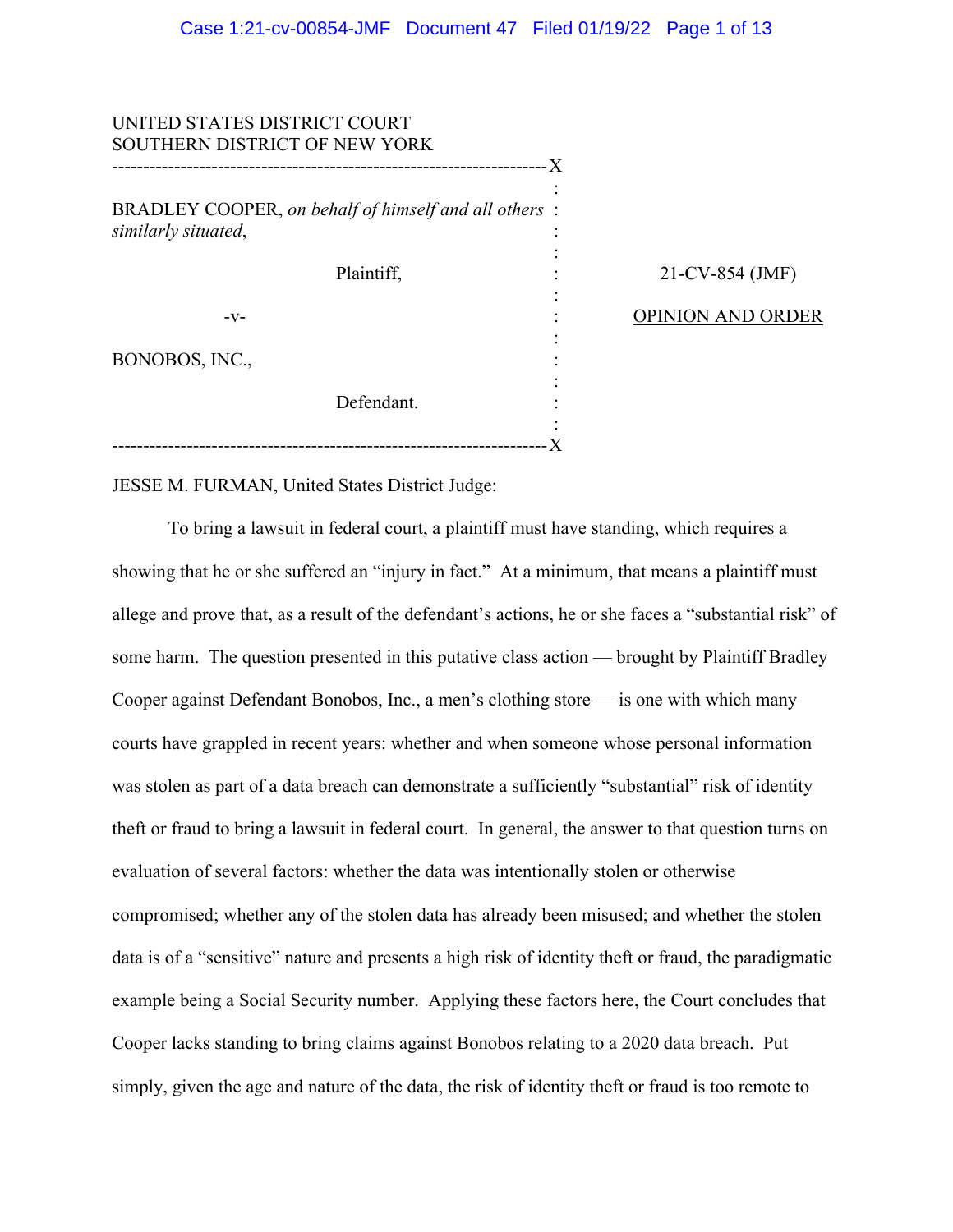# Case 1:21-cv-00854-JMF Document 47 Filed 01/19/22 Page 2 of 13

constitute injury in fact. Accordingly, and for the reasons that follow, the Court must and does dismiss this case.

#### **BACKGROUND**

The following facts are drawn from the Amended Complaint, except where noted, and assumed to be true for purposes of this motion. *See Amidax Trading Grp. v. S.W.I.F.T. SCRL*, 671 F.3d 140, 145 (2d Cir. 2011) ("In reviewing a facial attack to the court's jurisdiction, we draw all facts — which we assume to be true unless contradicted by more specific allegations or documentary evidence — from the complaint.").

Bonobos owns and operates a chain of men's clothing stores that does business both online and through brick-and-mortar stores throughout the United States. ECF No. 28 ("Am. Compl."), ¶¶ 15, 17. On June 28, 2013, Cooper purchased approximately \$170 of items through Bonobos's website. *Id.* ¶ 25. To complete the order, he was required to enter his billing and shipping information, including his name, address, email address, telephone number, and credit card information. *Id*. Over six years later, in August 2020, a group of hackers known as "Shiny Hunters" accessed Bonobos's cloud backup database and stole the personal information of some or all of Bonobos's seven million online customers. *Id*. ¶ 1. Thereafter, the hackers posted the stolen information to a "hacker website forum." *Id*. The leaked information included customers' addresses, telephone numbers, email addresses, order history, Internet Protocol ("IP") addresses, encrypted passwords, and partial credit card numbers (that is, the last four digits). *Id*. ¶¶ 1, 4, 23.

In January 2021, Bonobos sent notices to affected customers, including Cooper, stating that "an unauthorized third party may have been able to view some of your account details, including your contact information and encrypted password." *Id*. ¶ 4. The notice explained that the user's "encrypted password was protected so your actual password was not visible" and that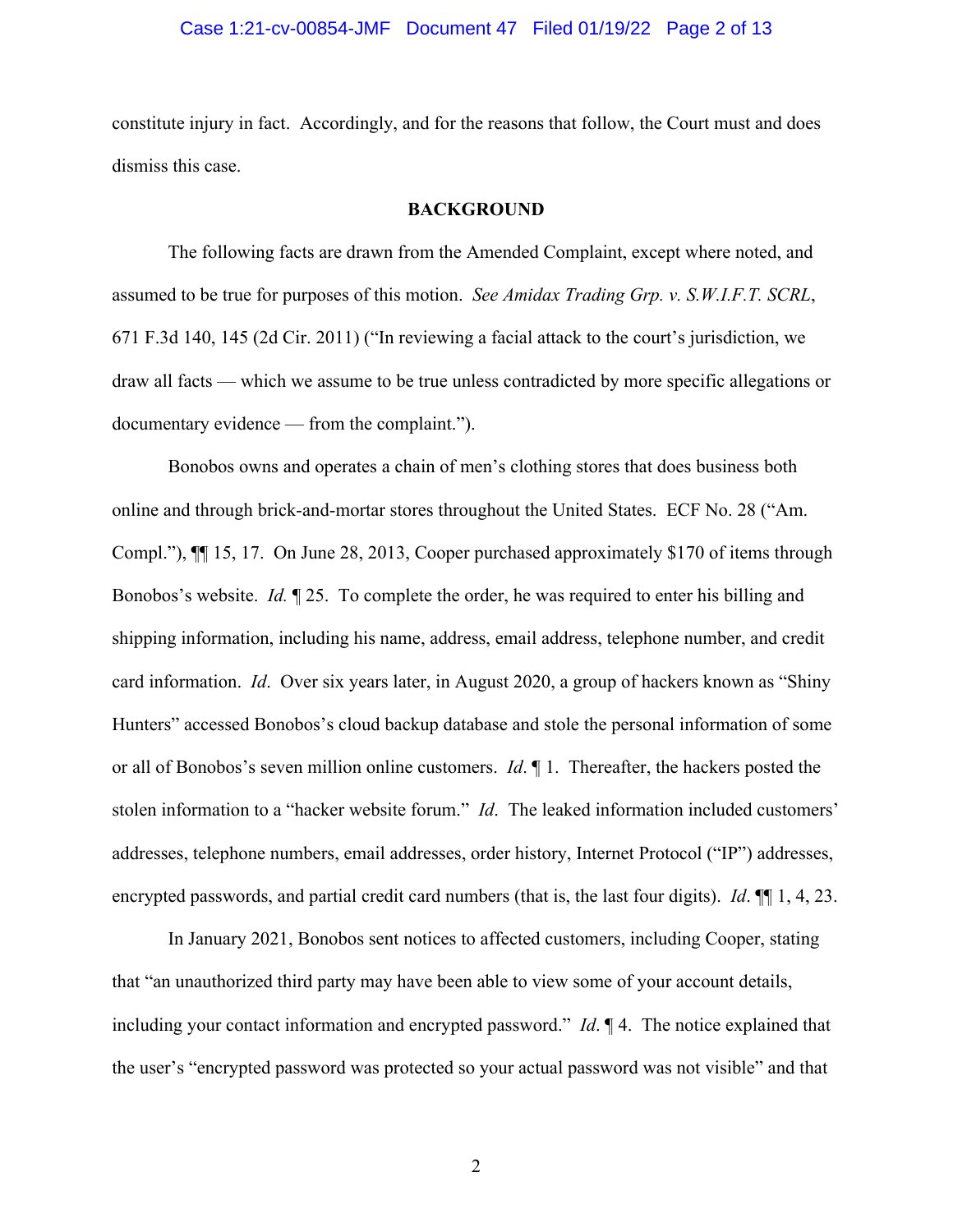# Case 1:21-cv-00854-JMF Document 47 Filed 01/19/22 Page 3 of 13

"[p]ayment card information was not affected by this issue." *Id.* The notice further advised that Bonobos was "resetting your password and [had] logged you out of your account." *Id.* In response to the message, Cooper changed the password to his Bonobos account, placed a security freeze on his credit through Experian, purchased credit repair and protection services for \$85.00 per month, and purchased a robocall-blocking subscription for \$19.99. *Id*. ¶¶ 27-28. Cooper alleges that he has also "spent time dealing with the increased and unwanted spam, text[s], telephone calls, and emails that he continues to receive after the [d]ata [b]reach." *Id*. ¶ 29.

Cooper brings suit on behalf of a putative class of "[a]ll residents of the United States of America whose [p]rivate [i]nformation was compromised in the [d]ata [b]reach and who made purchases from Defendant prior to June 2018." *Id*. ¶ 67. He brings claims for negligence, *see id.* ¶¶ 77-93, violations of Section 349 of the New York General Business Law, *see id.* ¶¶ 94-110, and unjust enrichment, *see id.*  $\P$ [111-19. Bonobos now moves, pursuant to Rule 12(b)(1) and (6) of the Federal Rules of Civil Procedure, to dismiss the Complaint for lack of subject-matter jurisdiction and for failure to state a claim. *See* ECF No. 34.

### **DISCUSSION**

It is axiomatic that "federal courts are courts of limited jurisdiction and, as such, lack the power to disregard such limits as have been imposed by the Constitution or Congress." *Purdue Pharma L.P. v. Kentucky,* 704 F.3d 208, 213 (2d Cir. 2013) (internal quotation marks omitted). One such limit is that all suits filed in federal court must be "cases and controversies of the sort traditionally amenable to, and resolved by, the judicial process." *Steel Co. v. Citizens for a Better Env't*, 523 U.S. 83, 102 (1998). That requirement "is satisfied only where a plaintiff has standing." *Sprint Commc'ns Co., L.P. v. APCC Servs., Inc.*, 554 U.S. 269, 273 (2008). In a class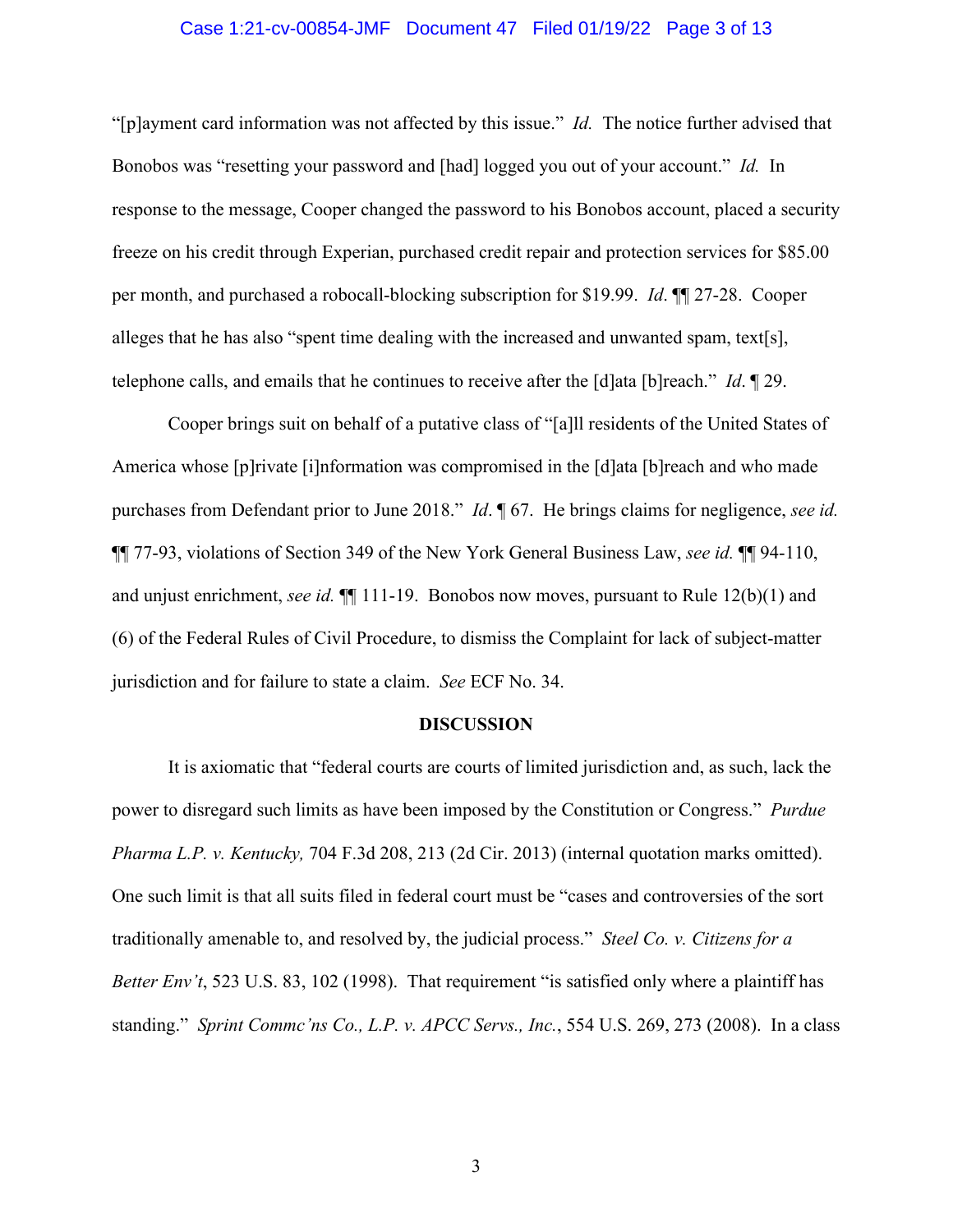### Case 1:21-cv-00854-JMF Document 47 Filed 01/19/22 Page 4 of 13

action, that means that at least one named plaintiff must have standing. *See, e.g.*, *Frank v. Gaos*, 139 S. Ct. 1041, 1046 (2019); *Lewis v*. *Casey*, 518 U.S. 343, 357 (1996).

It is well established that "the irreducible constitutional minimum of standing contains three elements": (1) injury in fact, (2) causation, and (3) redressability. *Lujan v. Defs. of Wildlife*, 504 U.S. 555, 560-61 (1992). An injury in fact is "an invasion of a legally protected interest which is (a) concrete and particularized, and (b) actual or imminent, not conjectural or hypothetical." *Id.* at 560 (cleaned up). The element of causation requires that the injury be "fairly traceable to the challenged action of the defendant, and not the result of the independent action of some third party not before the court." *Id.* (cleaned up). Finally, to establish redressability, "it must be likely, as opposed to merely speculative, that the injury will be redressed by a favorable decision." *Id.* at 561 (internal quotation marks omitted).

An injury "need not be actualized" to satisfy Article III. *Davis v. Fed. Election Comm'n*, 554 U.S. 724, 734 (2008). But an allegation of threatened injury in the future is sufficient to establish standing only "if the threatened injury is 'certainly impending,' or there is a 'substantial risk' that the harm will occur." *Susan B. Anthony List v. Driehaus*, 573 U.S. 149, 158, (2014) (quoting *Clapper v. Amnesty Int'l USA*, 568 U.S. 398, 414 n.5 (2013)). Significantly, no Article III standing exists if a plaintiff's theory of injury rests on an "attenuated chain of inferences necessary to find harm." *Clapper*, 568 U.S. at 414 n.5. Moreover, where a plaintiff fails to demonstrate a substantial risk that harm will occur, the plaintiff "cannot manufacture standing" by incurring costs to monitor or protect against the harm. *Id.* at 416. Ultimately, the purpose of the imminence requirement is "to ensure that the court avoids deciding a purely hypothetical case in which the projected harm may ultimately fail to occur." *Baur v. Veneman*, 352 F.3d 625, 632 (2d Cir. 2003).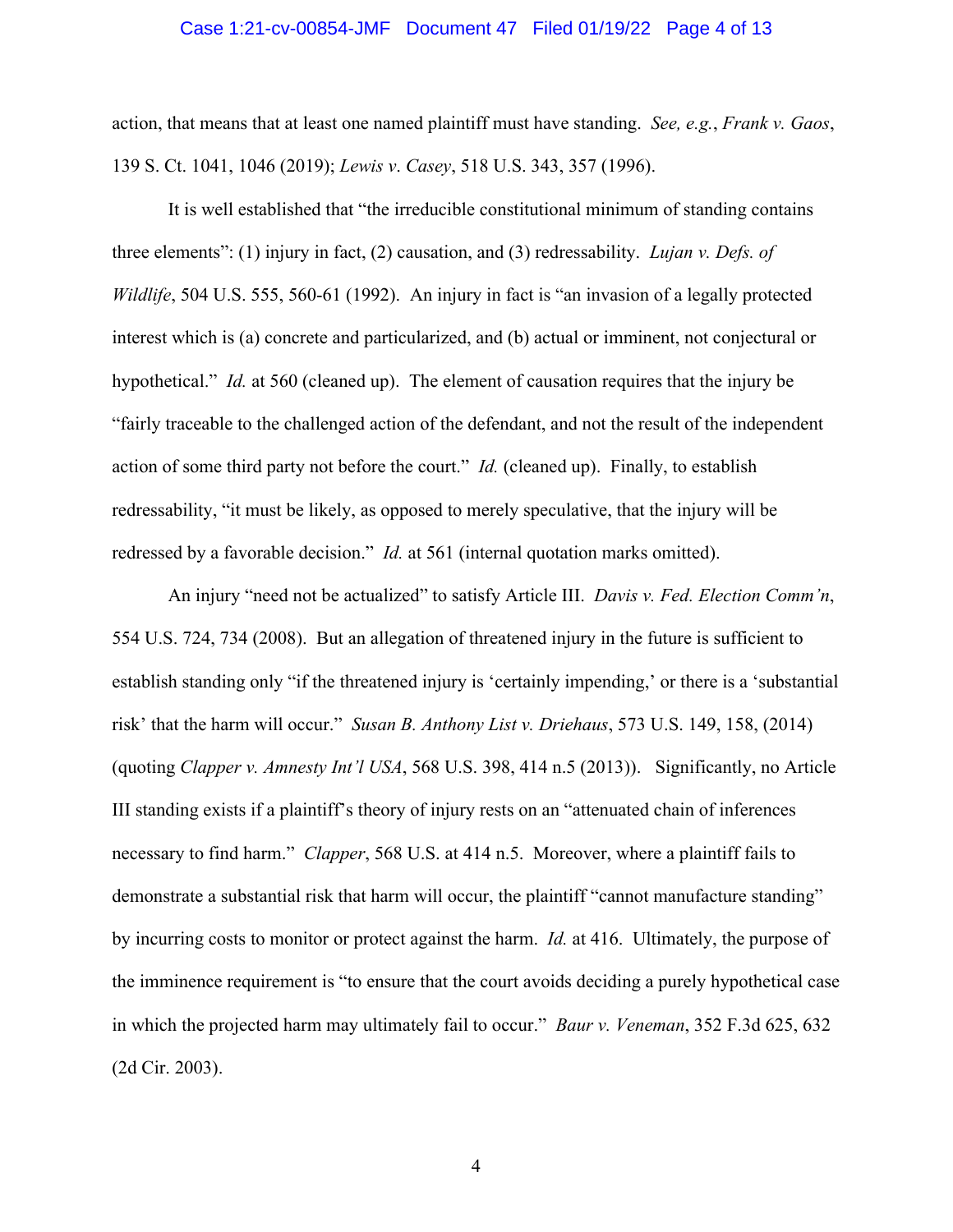# Case 1:21-cv-00854-JMF Document 47 Filed 01/19/22 Page 5 of 13

Last year, the Second Circuit addressed how these principles apply in the (increasingly common) context of data breaches such as the one in this case. *See McMorris v. Carlos Lopez & Assocs., LLC*, 995 F.3d 295 (2d Cir. 2021). Specifically, the Court held that "plaintiffs may establish standing based on an increased risk of identity theft or fraud following the unauthorized disclosure of their data," and identified three non-exhaustive "factors" that "bear on whether the risk . . . is sufficiently concrete, particularized, and imminent":

(1) whether the plaintiffs' data has been exposed as the result of a targeted attempt to obtain that data; (2) whether any portion of the dataset has already been misused, even if the plaintiffs themselves have not yet experienced identity theft or fraud; and (3) whether the type of data that has been exposed is sensitive such that there is a high risk of identity theft or fraud.

*Id.* at 301, 303 (cleaned up). With respect to the third factor, the Court explained: "Naturally, the dissemination of high-risk information such as Social Security numbers and dates of birth especially when accompanied by victims' names — makes it more likely that those victims will be subject to future identity theft or fraud. By contrast, less sensitive data, such as basic publicly available information, or data that can be rendered useless to cybercriminals does not pose the same risk of future identity theft or fraud to plaintiffs if exposed." *Id.* at 302 (citation omitted).<sup>1</sup>

Applying these factors here, the Court concludes that Cooper has not, and cannot, establish standing based on an increased risk of identity theft or fraud. To be sure, the first

<sup>&</sup>lt;sup>1</sup> In a supplemental letter, Bonobos argues that *TransUnion LLC v. Ramirez*, 141 S. Ct. 2190 (2021), in which the Supreme Court held that a "mere risk of future harm" is insufficient to support standing, *id.* at 2211, "calls into question" whether *McMorris* remains good law. ECF No. 43. That may well be so, but it is the task of the Second Circuit, not this Court, to determine if *McMorris* should be overturned. *See, e.g.*, *United States v. Diaz*, 122 F. Supp. 3d 165, 179 (S.D.N.Y. 2015) (observing that a district court must follow a precedential opinion of the Second Circuit "unless and until it is overruled . . . by the Second Circuit itself or unless a subsequent decision of the Supreme Court so undermines it that it will almost inevitably be overruled by the Second Circuit" (internal quotation marks omitted)), *aff'd*, 854 F.3d 197 (2d Cir. 2017). In any event, the Court need not and does not decide the issue because, for the reasons that follow, Cooper lacks standing even if *McMorris* remains good law.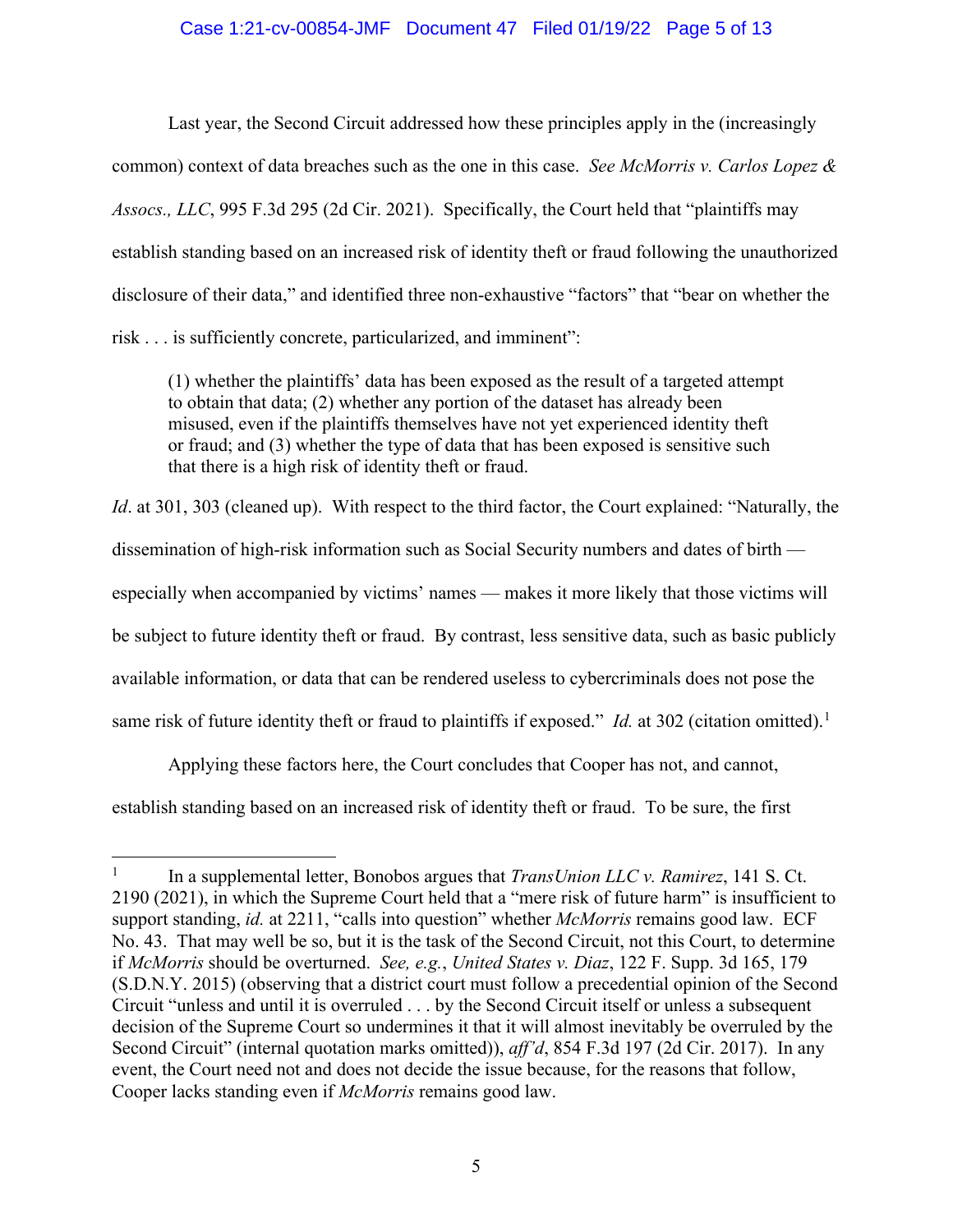# Case 1:21-cv-00854-JMF Document 47 Filed 01/19/22 Page 6 of 13

*McMorris* factor favors Cooper because the data was stolen by a known "threat actor," Shiny Hunters. Am. Compl.  $\P$  23. But the second factor — "whether any portion of the dataset has already been misused," 995 F.3d at 303 — cuts the other way. In arguing otherwise, Cooper points to allegations that hackers have engaged in "credential stuffing," a technique in which they enter credentials gained from a hack into third-party websites, hoping that they will match an existing account because the consumer has reused the same password elsewhere. Am. Compl.  $\P$ [ $\alpha$  2 & n.3, 23. But conspicuously, Cooper does not allege that any of his accounts, or the accounts of other Bonobos consumers for that matter, were compromised in this manner. Nor does he allege that, in August 2020 when the Bonobos hack occurred, he even used the password that he had used for Bonobos in June 2013 on other websites.

Cooper also contends that the data "has already been misused by criminals" insofar as it was posted to a "hacker website forum." ECF No. 39 ("Pl.'s Opp'n"), at 12; *see* Am. Compl. ¶ 23. There he is on firmer ground as the Second Circuit has held that allegations of a similar nature can help support a finding of standing based on future risk. *See McMorris*, 995 F.3d at 302 ("[A]llegations that the plaintiffs' [personally identifiable information] was available for sale on the Dark Web following a data breach — and could therefore be purchased by cybercriminals at any moment to commit identity theft or fraud — provide[] strong support for the conclusions that those plaintiffs [have] established an Article III injury in fact." (citing *Fero v. Excellus Health Plan, Inc.*, 304 F. Supp. 3d 333, 341, 344-45 (W.D.N.Y. 2018)). But that ground crumbles where, as here, the type of data that was exposed is not susceptible to misuse — that is, not "sensitive." Put differently, the third *McMorris* factor dooms Cooper's ability to establish standing based on an increased risk of identity theft or fraud. *See id.* at 304 n.6 (observing that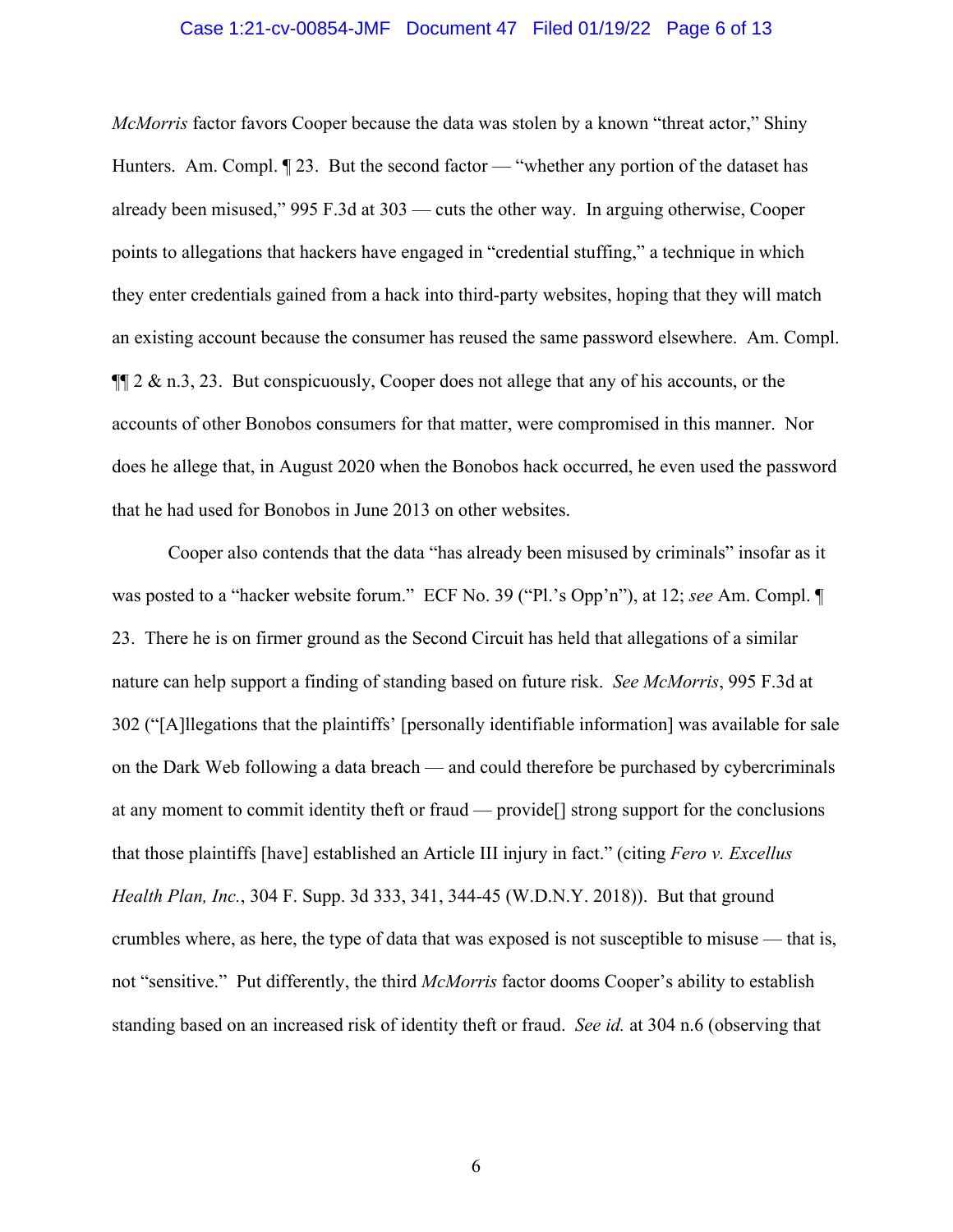# Case 1:21-cv-00854-JMF Document 47 Filed 01/19/22 Page 7 of 13

"there may be situations in which the nature of the data itself reveals that plaintiffs are *not* substantially at risk of identity theft as a result of the exposure").

That is because the stolen and posted information was all "less sensitive data, such as basic publicly available information, or data that can be rendered useless to cybercriminals." *Id.* at 302. First, it included customers' contact information, namely "addresses, phone numbers, . . . email addresses, and IP addresses." Am. Compl. 123. But Cooper does not allege that his contact information in August 2020, when the hack occurred, was the same as it was in June 2013, when he shared it with Bonobos. In any event, contact information is generally publicly available and, thus, "does not pose the same risk of future identity theft or fraud to plaintiffs if exposed." *McMorris*, 995 F.3d at 302. Indeed, as Bonobos notes, Cooper's own contact information, including his email address and phone number, is publicly available on his employer's website. See ECF No. 35, at 11 (citing http://rcc-ventures.com/team/).<sup>2</sup> Nor does the Amended Complaint explain how disclosure of Cooper's IP address increased the risk of identity theft or fraud. Cooper posits some hypotheticals in his opposition to Bonobos's motion — for instance, that the hackers could use his IP address to "hack [his] device" or "hit [him] with a DDoS attack" or even "frame [him] for illegal activity by downloading illegal content they do not want traced back to them," Pl.'s Opp'n 16 — but these hypotheticals are entirely speculative, if not fanciful, and thus insufficient to support standing. *See Clapper*, 568 U.S. at 409.

Second, the hack compromised "partial credit card numbers (including the last four digits)." Am. Compl. ¶ 23. Once again, however, Cooper fails to allege that his credit card number remained unchanged in the nearly seven years between his Bonobos purchase and the

<sup>2</sup> The Court may consider evidence beyond the pleadings in evaluating Bonobos's motion to dismiss for lack of subject-matter jurisdiction. *See, e.g.*, *Libertarian Party of Erie Cnty. v. Cuomo*, 970 F.3d 106, 120-21 (2d Cir. 2020).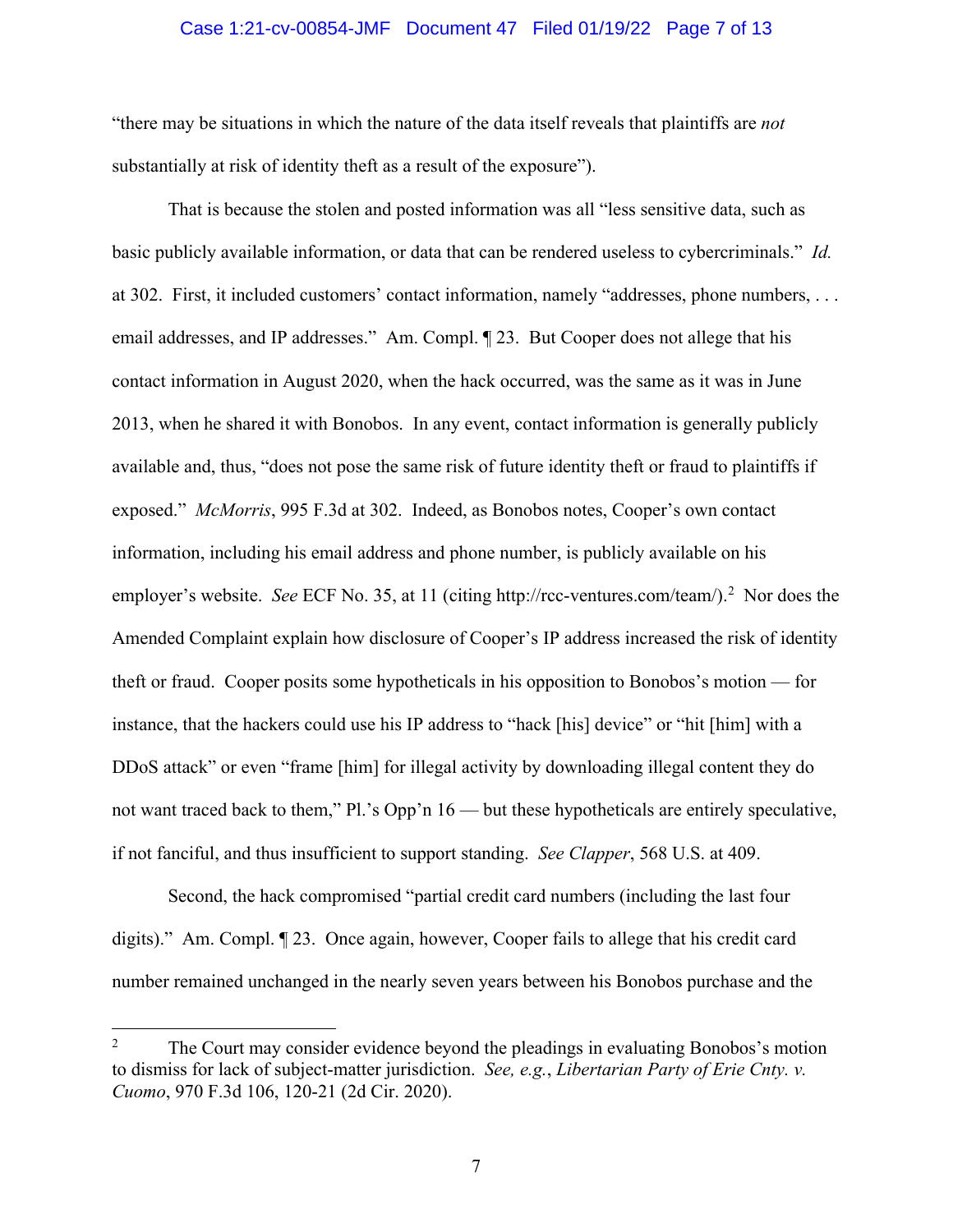# Case 1:21-cv-00854-JMF Document 47 Filed 01/19/22 Page 8 of 13

hack. Moreover, assuming *arguendo* that the number did remain the same, Cooper could have taken the simple step upon receiving notice of the hack of canceling the card, "'effectively eliminating the risk of credit card fraud in the future.'" *McMorris*, 995 F.3d at 302 (quoting *Tsao v. Captiva MVP Rest. Partners, LLC*, 986 F.2d 1332, 1344 (11th Cir. 2021)). In *Whalen v. Michaels Stores, Inc.*, 689 F. App'x 89 (2d Cir. 2017) (summary order), the Second Circuit concluded that a plaintiff lacked standing where her credit card number was stolen as part of a data breach, but she promptly canceled her card "and no other personally identifying information — such as her birth date or Social Security number — is alleged to have been stolen," *id.* at 90. If anything, Cooper's argument for standing is even weaker because the hack did not compromise his full credit card number; it merely compromised the last four digits of his credit card, and he does not allege — let alone allege plausibly — that criminals could use that limited information to cause him harm.

Finally, the Complaint alleges that the exposed information included consumers' "password histories." Am. Compl. ¶ 23. But that is not entirely accurate. As the Bonobos notice makes clear (and Cooper does not dispute), the breach merely exposed a consumer's "*encrypted password*. Your encrypted password was protected so your actual password was not visible." *Id*. ¶ 4 (emphasis added). Thus, Cooper's theory of future harm depends on an assumption — not supported by any allegations in the Amended Complaint — that the hackers or others could and would decrypt his password. In any event, Cooper alleges that after receiving notice of the hack, he immediately changed his Bonobos password (which, according to the notice, had already been "reset[]" by Bonobos itself), *see* Am. Compl. ¶¶ 4, 27, and he does not allege that he used the same password for other accounts. *Cf. B.J.F. v. PNI Digital Media*, No. 15-CV-1643 (MJP), 2016 WL 4014113, at \*2 (W.D. Wash. July 27, 2016) (finding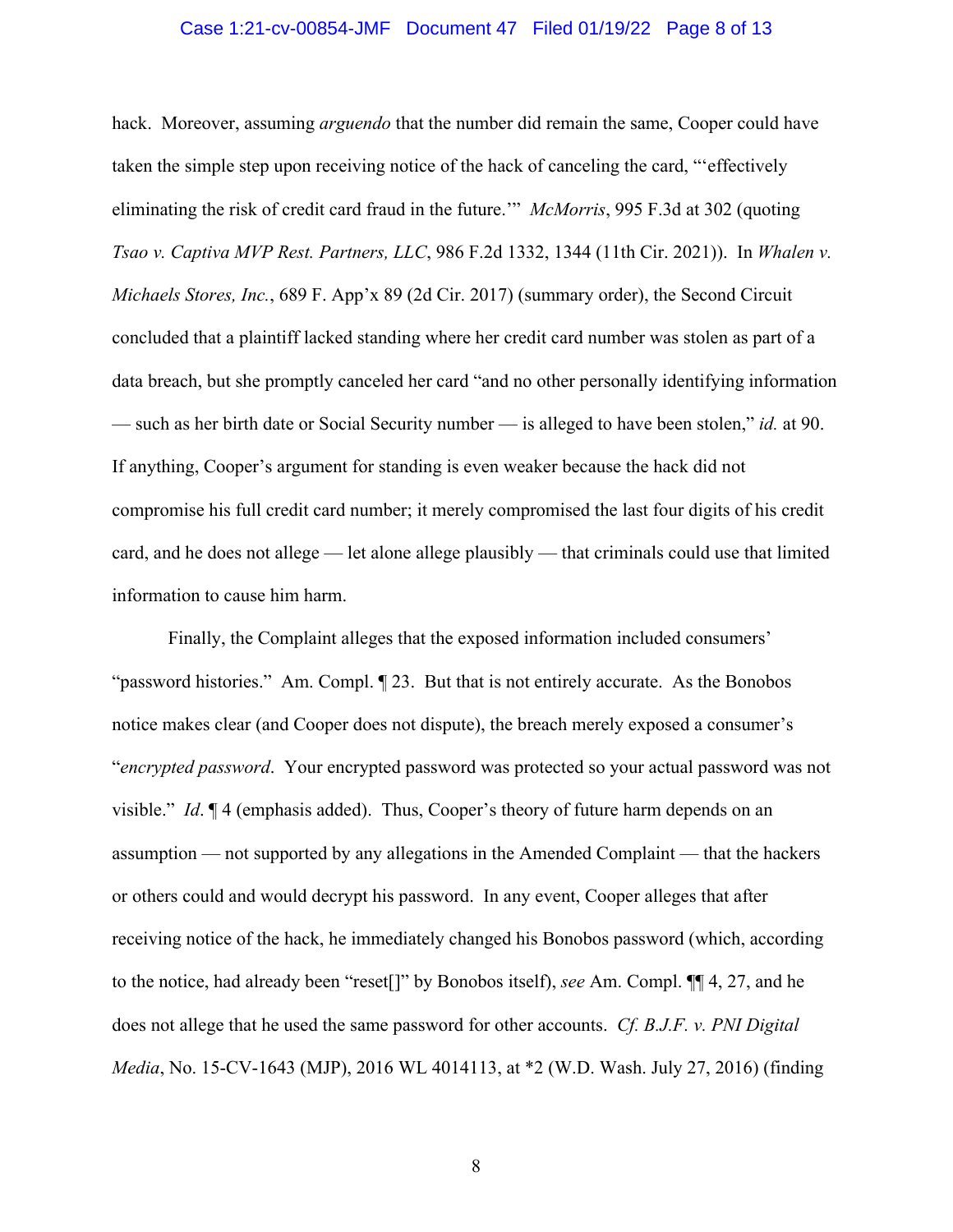# Case 1:21-cv-00854-JMF Document 47 Filed 01/19/22 Page 9 of 13

no standing even where the plaintiff alleged that she had used the same password because she did not "describe the nature of the accounts that she used the same password for" or "explain how she would be harmed if those other accounts were accessed by hackers"). In these circumstances, Cooper cannot plausibly claim a risk of future harm.

Even taken together, the data stolen in the Bonobos data breach is, absent plausible allegations of misuse, insufficient to demonstrate that Cooper is at a substantial risk of identity theft or fraud. Put simply, given the nature and age of the data, the likelihood that its exposure would result in harm to Cooper is too remote to support standing. *See Whitmore v. Arkansas*, 495 U.S. 149, 158 (1990) ("Allegations of possible future injury do not satisfy the requirements of Art[icle] III."); *see also, e.g.*, *In re SuperValu, Inc.*, 870 F. 3d 763, 770 (8th Cir. 2017) (finding no substantial risk of identity theft where the stolen data did "not include any personally identifying information, such as social security numbers, birth dates, or driver's license numbers"); *Jackson v. Loews Hotels, Inc.*, No. 18-CV-827 (DMG), 2019 WL 6721637, at \*4 (C.D. Cal. July 24, 2019) (concluding that exposure of name, phone number, email address, mailing address, and credit card number was not sufficient to allege standing); *cf. In re Zappos.com, Inc.*, 888 F.3d 1020, 1027 (9th Cir. 2018) (finding standing with respect to the exposure of data similar to that in this case, but where one group of plaintiffs had already suffered identity theft and noting that that fact "undermine[d] [the defendant's] assertion that the data stolen in the breach cannot be used for fraud or identity theft").<sup>3</sup> Thus, Cooper does not, and cannot, establish standing for his claims based on the increased risk of identity theft or fraud.

<sup>3</sup> *Peiran Zheng v. Live Auctioneers LLC*., No. 20-CV-9744 (JGK), 2021 WL 2043562 (S.D.N.Y. May 21, 2021), upon which Cooper relies, *see* Pl.'s Opp'n 14, also involved data similar to that here, but there the plaintiff's personal information had been "sold multiple times." *Id.* at \*2. In any event, the defendant there did not challenge the plaintiff's standing, and the court's analysis is relegated to a single footnote. It thus warrants little, if any, weight.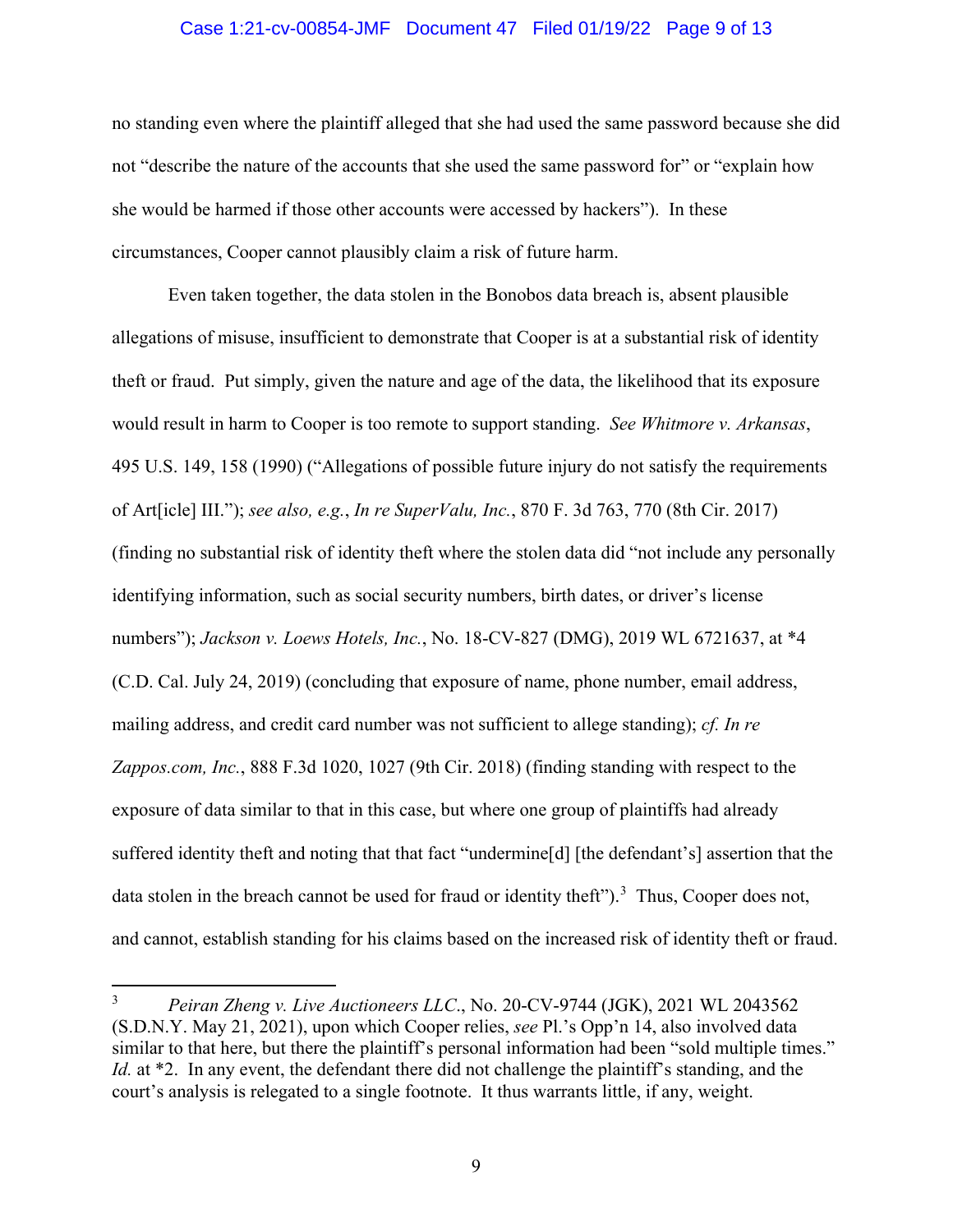# Case 1:21-cv-00854-JMF Document 47 Filed 01/19/22 Page 10 of 13

That does not end the analysis, however, as Cooper also alleges several forms of actual, present-day injury. *See* Am. Compl.  $\P$  29.<sup>4</sup> First, he alleges that he spent time and money responding to the data breach. Specifically, he spent time self-monitoring his accounts for evidence of fraud or identity theft and freezing his accounts with Experian, *see id.* ¶¶ 27, 29, and he purchased both a credit repair and protection service as well as a subscription to a robocall blocking app, *see id*. ¶ 11. But the Supreme Court has held that plaintiffs "cannot manufacture standing merely by inflicting harm on themselves based on their fears of hypothetical future harm that is not certainly impending." *Clapper*, 568 U.S. at 416. Applying this rule in the data breach context, the Second Circuit has held that only "where plaintiffs have shown a substantial risk of future identity theft or fraud" may "any expenses they have reasonably incurred to mitigate that risk likewise qualify as injury in fact." *McMorris*, 995 F.3d at 303 (quotation marks omitted). As Cooper does not show a substantial risk of future identity theft or fraud, it follows *a fortiori* that he cannot rely on his own expenses to secure standing. *See e.g.*, *Muransky v. Godiva Chocolatier, Inc.*, 979 F.3d 917, 931 (11th Cir. 2020) ("[A]ny assertion of wasted time and effort necessarily rises or falls along with this Court's determination of whether the risk posed . . . is itself a concrete harm.").

Second, Cooper alleges as injury the "diminution in the value of his [p]rivate [i]nformation, a form of intangible information that he entrusted to Defendant for the purpose of making online purchases." Am. Compl. ¶ 12. In support of this allegation, he references articles and other sources for the general proposition that personally identifiable information has inherent

<sup>&</sup>lt;sup>4</sup> The Amended Complaint alleges that Cooper and class members suffered "one or more of" various enumerated injuries, Am. Compl. ¶ 14, 66, but there are no allegations that Cooper suffered several of those listed: (1) the unauthorized use of his private information; (2) damages arising from the inability to use his private information; or (3) loss of privacy. *Id.* The Court does not address these theories further as they obviously do not support Cooper's standing.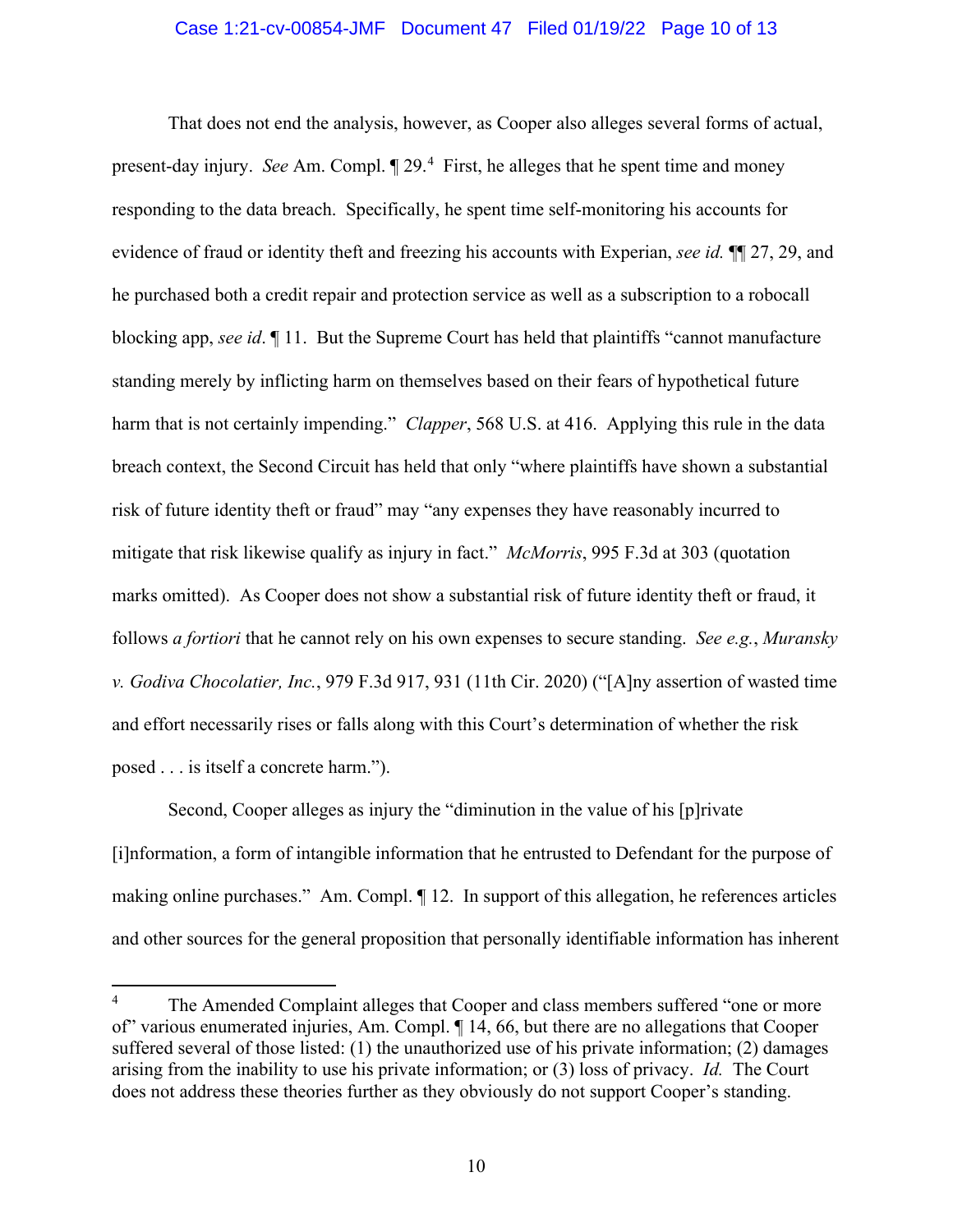# Case 1:21-cv-00854-JMF Document 47 Filed 01/19/22 Page 11 of 13

value. Am. Compl. ¶¶ 55-60. But courts have consistently "rejected allegations that the diminution in value of personal information can support standing," *Fero*, 236 F. Supp. 3d at 755 (collecting cases); *see also Whalen*, 153 F. Supp. 3d at 581-82, particularly where the plaintiffs "have not alleged that they attempted to sell their personal information or that, if they have, the data breach forced them to accept a decreased price for that information," *Chambliss v. Carefirst, Inc.*, 189 F. Supp. 3d 564, 572 (D. Md. 2016). That is the case here. Cooper does not "plausibly allege that [he] intended to sell [his] . . . personal information to someone else. Nor, in any event, do[es he] plausibly allege that someone else would have bought it as a stand-alone product." *In re Facebook, Inc., Consumer Priv. User Profile Litig.*, 402 F. Supp. 3d 767, 784 (N.D. Cal. 2019).

Third, Cooper alleges that he has "spent time dealing with the increased and unwanted spam text[s], telephone calls, and emails that he continues to receive after the [d]ata [b]reach." Am. Compl.  $\llbracket 29$ . Courts have generally rejected the theory that unsolicited calls or emails constitute an injury in fact. *Cherny v. Emigrant Bank*, 604 F. Supp. 2d 605, 609 (S.D.N.Y. 2009) ("The receipt of spam by itself . . . does not constitute a sufficient injury entitling [the plaintiff] to compensable relief."); *Jackson*, 2019 WL 6721637 \*4 ("[R]eceiving spam or mass mail does not constitute an injury."). And even if they did suffice, Cooper does not demonstrate that the spam texts, calls, and emails are "fairly traceable" to Bonobos's actions. *Lujan*, 504 U.S. at 560- 61. *In re Scientific Applications International Corp. (SAIC) Backup Tape Data Theft Litigation*, 45 F. Supp. 3d 14 (D.D.C. 2014), is illuminating on this score. There, the court contrasted two plaintiffs who alleged that they had received an increase in unsolicited calls due to the theft of a backup tape with their personal data. The first "simply alleged that he ha[d] received a number of unsolicited calls from telemarketers and scam artists." *Id*. at 33 (quotation marks omitted).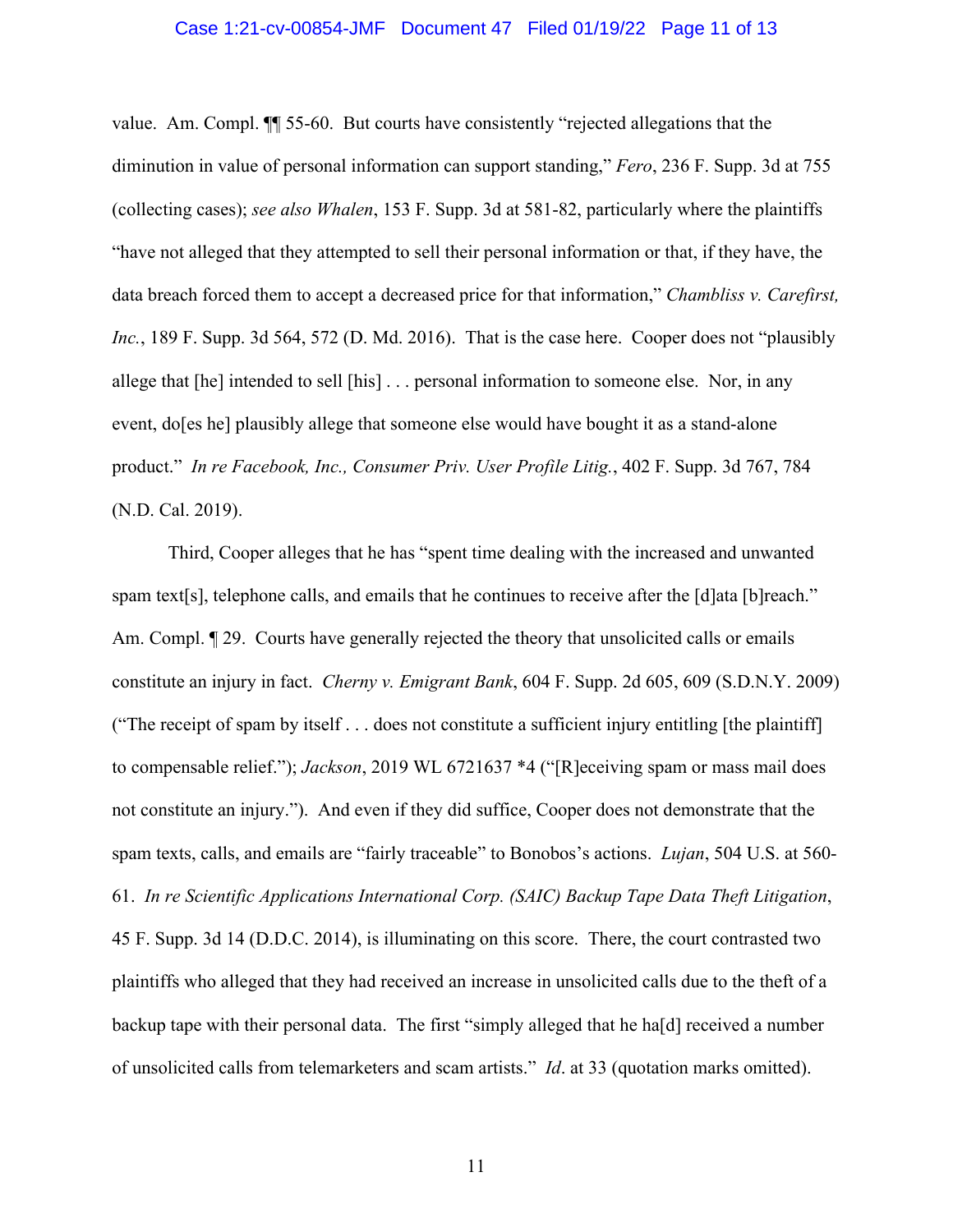# Case 1:21-cv-00854-JMF Document 47 Filed 01/19/22 Page 12 of 13

The court found that "his harm" could not "plausibly be linked" to the defendants' actions and that he "seem[ed] to simply be one among the many of us who are interrupted in our daily lives by unsolicited calls." *Id*. The second plaintiff, by contrast, had an unlisted phone number and, after the theft, received calls for the first time that "targeted a specific medical condition listed in her medical records." *Id*. This was enough to show a causal link. Cooper is like the first plaintiff. Without more, the mere allegation that he now receives more spam calls, texts, and emails does not support standing.

Finally, Cooper alleges, "[o]n information and belief, [that] the threat actors also turned the cracked passwords into a list used in credential stuffing attacks, which involves utilizing the log in information using the stolen credentials to access other websites." Am. Compl. ¶ 23. Cooper provides extensive background information about credential stuffing but, as noted above, fails to plead that the technique was used *on him*, information that he would presumably know. He argues that he "does not need to show that he himself was the victim of credential stuffing, particularly where his data was stolen by a hacking group that is known for such tactics," Pl.'s Opp'n 12, but that is not an accurate statement of the law, *see Warth v. Seldin*, 422 U.S. 490, 501 (1975) ("[T]he plaintiff still must allege a distinct and palpable injury to himself, even if it is an injury shared by a large class of other possible litigants"); *Shetiwy v. Midland Credit Mgmt,*, 15 F. Supp. 3d 437, 447 (S.D.N.Y. 2014) (finding no standing where the plaintiffs "failed to plead that such tactics were used *against them*, and lack standing to sue based on the injuries of others").

#### **CONCLUSION**

In short, Cooper fails to allege any injuries that are "certainly impending" or based on a "substantial risk that the harm will occur." *Clapper*, 568 U.S. at 409, 414 n.5 (quotation marks